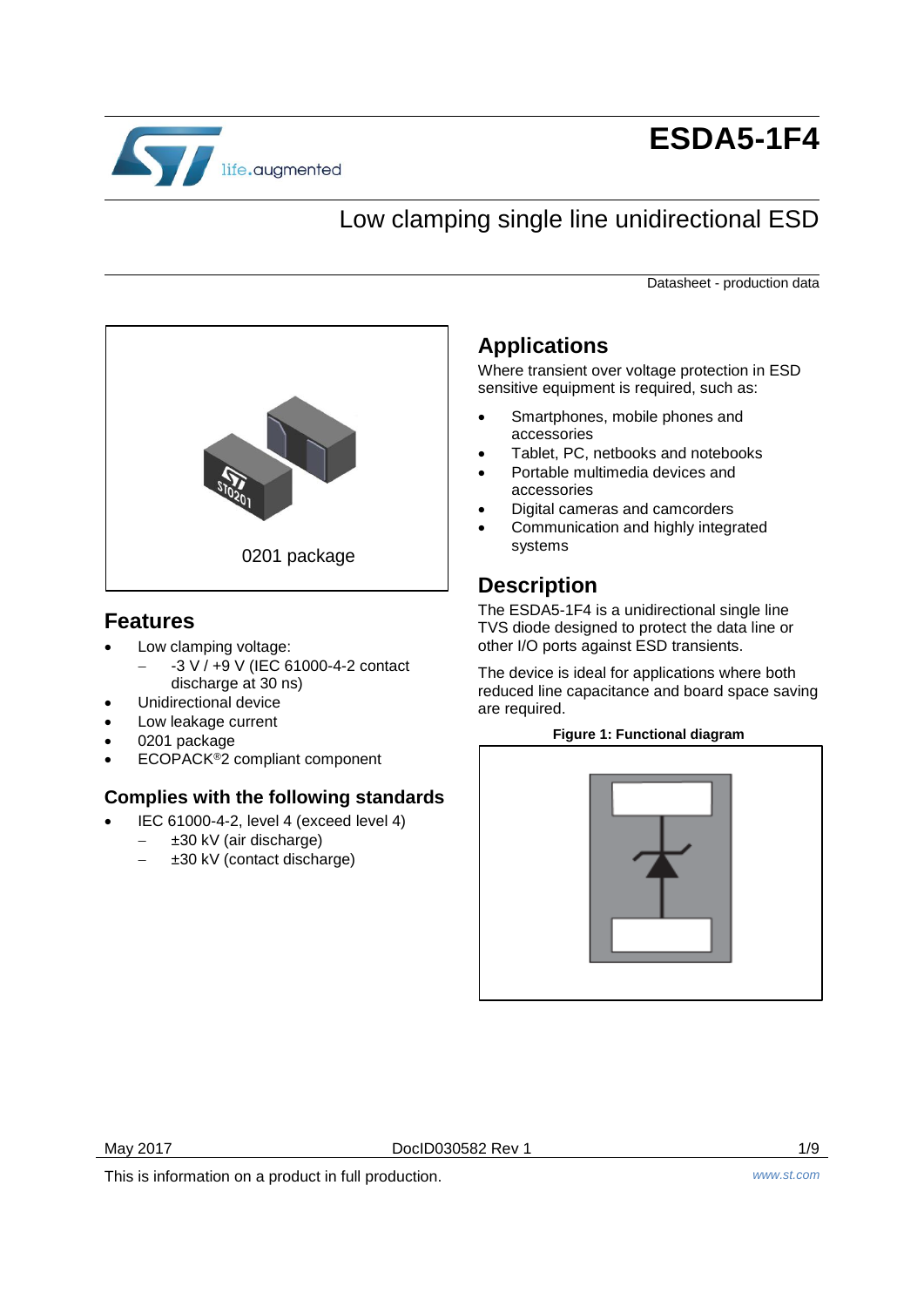## **1 Characteristics**

| <b>Symbol</b>                      | <b>Parameter</b>                                   | Value                          | Unit            |    |  |
|------------------------------------|----------------------------------------------------|--------------------------------|-----------------|----|--|
|                                    |                                                    | IEC61000-4-2 contact discharge | ±30             |    |  |
| Peak pulse voltage<br>$V_{\sf pp}$ | IEC61000-4-2 air discharge                         | ±30                            | kV              |    |  |
| $P_{\text{pp}}$                    | Peak pulse power (8/20µs)                          |                                | 110             | W  |  |
| $I_{\text{pp}}$                    | Peak pulse current (8/20µs)                        |                                | 11              | A  |  |
| T <sub>i</sub>                     | Operating junction temperature range               |                                | $-55$ to $+150$ |    |  |
| $\mathsf{T}_{\textsf{stq}}$        | Storage junction temperature range                 |                                | $-65$ to $+150$ | °C |  |
| Tι                                 | Maximum lead temperature for soldering during 10 s |                                | 260             |    |  |



#### **Table 2: Electrical characteristics (Tamb = 25 °C)**

| Symbol                              | <b>Parameter</b>                                  | <b>Test condition</b>                             | Min.   | Typ. | Max. | Unit |
|-------------------------------------|---------------------------------------------------|---------------------------------------------------|--------|------|------|------|
| <b>VBR</b>                          | Breakdown voltage                                 | $I_R = 1$ mA                                      | 5.8    |      |      | V    |
| <b>V<sub>RM</sub></b>               | Reverse working voltage                           |                                                   |        |      | 5.5  | V    |
| <b>IRM</b>                          | Leakage current                                   | $V_{RM}$ = 5.5 V                                  |        |      | 100  | nA   |
|                                     |                                                   | IEC 61000-4-2, +8 kV<br>contact measured at 30 ns |        | 9.0  |      | V    |
| V <sub>CL</sub><br>Clamping voltage | IEC 61000-4-2, -8 kV<br>contact measured at 30 ns |                                                   | $-3.0$ |      | V    |      |
|                                     | Dynamic resistance, pulse                         | Direct                                            |        | 0.17 |      |      |
| $R_d$                               | duration 100 $\text{ns}^{(1)}$                    | Forward                                           |        | 0.14 |      | Ω    |
| $C_{LINE}$                          | Line capacitance                                  | $V_{LINE} = 0 V, F = 1 MHz,$<br>$V$ osc = 30 mV   |        | 110  |      | рF   |

#### **Notes:**

<span id="page-1-0"></span>(1)More information are available in ST application note: AN4022

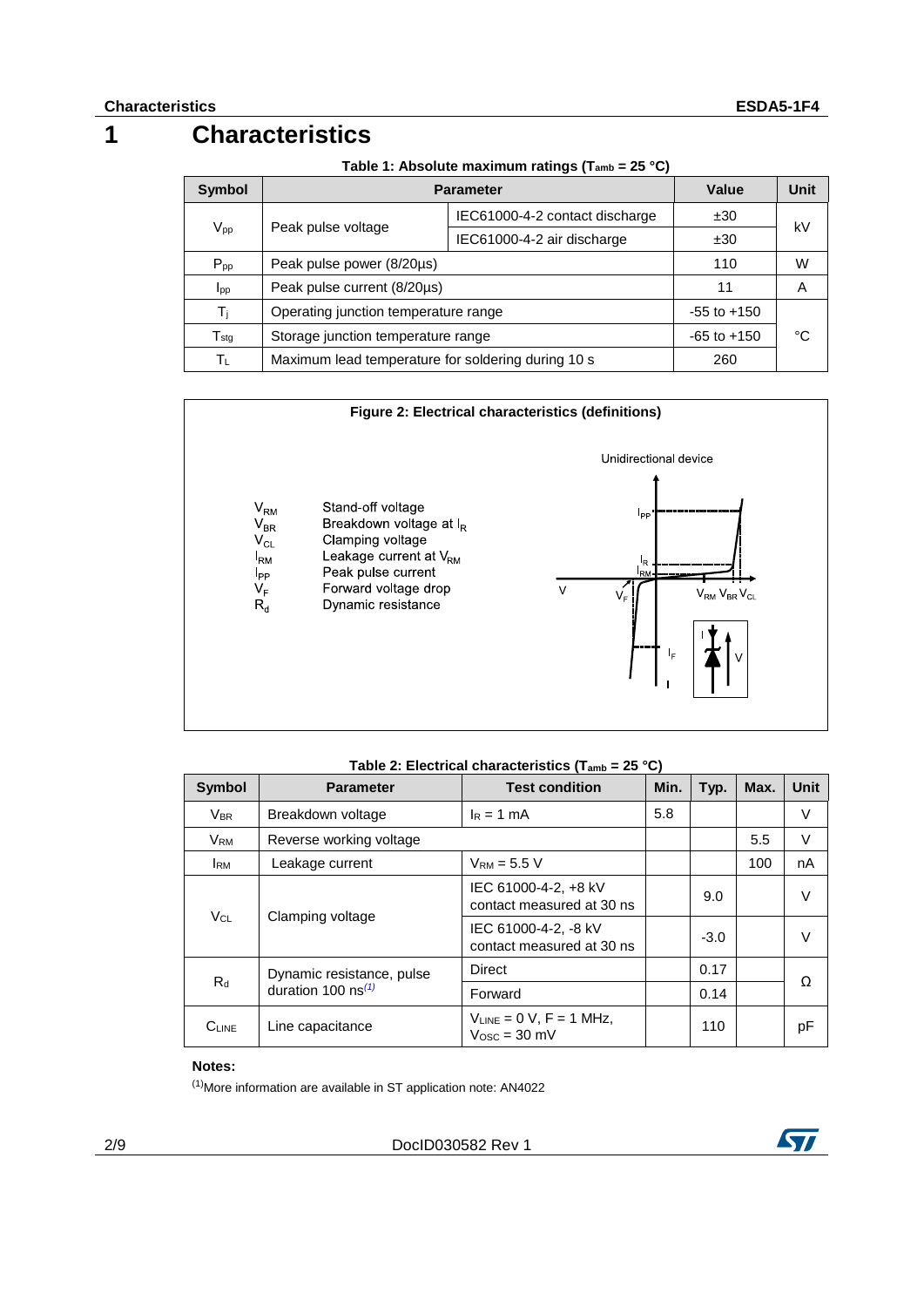## **1.1 Characteristics (curves)**







ST

DocID030582 Rev 1 3/9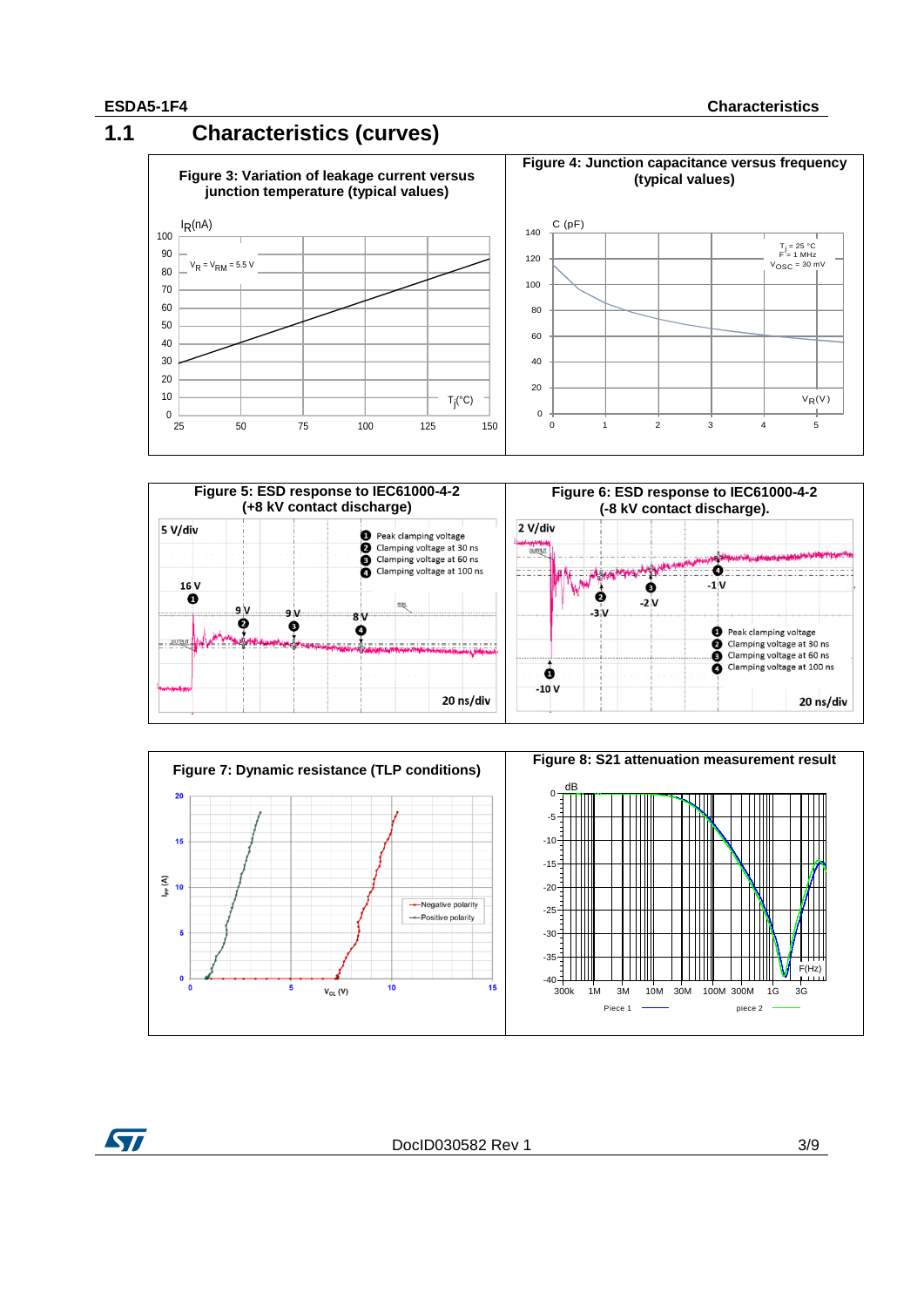# **2 Package information**

In order to meet environmental requirements, ST offers these devices in different grades of ECOPACK® packages, depending on their level of environmental compliance. ECOPACK® specifications, grade definitions and product status are available at: *www.st.com*. ECOPACK<sup>®</sup> is an ST trademark.

### **2.1 0201 package information**



| Table 3: 0201 package mechanical data |  |  |  |
|---------------------------------------|--|--|--|
|---------------------------------------|--|--|--|

|                | <b>Dimensions</b>  |       |       |        |               |        |
|----------------|--------------------|-------|-------|--------|---------------|--------|
| Ref.           | <b>Millimeters</b> |       |       |        | <b>Inches</b> |        |
|                | Min.               | Typ.  | Max.  | Min.   | Typ.          | Max.   |
| A              | 0.280              | 0.300 | 0.320 | 0.011  | 0.0118        | 0.0126 |
| b              | 0.125              | 0.140 | 0.155 | 0.0049 | 0.0055        | 0.0061 |
| D              | 0.570              | 0.600 | 0.630 | 0.0224 | 0.0236        | 0.0248 |
| D <sub>1</sub> |                    | 0.350 |       |        | 0.0138        |        |
| E              | 0.270              | 0.300 | 0.330 | 0.0106 | 0.0118        | 0.0130 |
| E <sub>1</sub> | 0.175              | 0.190 | 0.205 | 0.0069 | 0.0075        | 0.0081 |
| fD             | 0.110              | 0.125 | 0.140 | 0.0043 | 0.0049        | 0.0055 |
| fE             | 0.040              | 0.055 | 0.070 | 0.0016 | 0.0022        | 0.0028 |

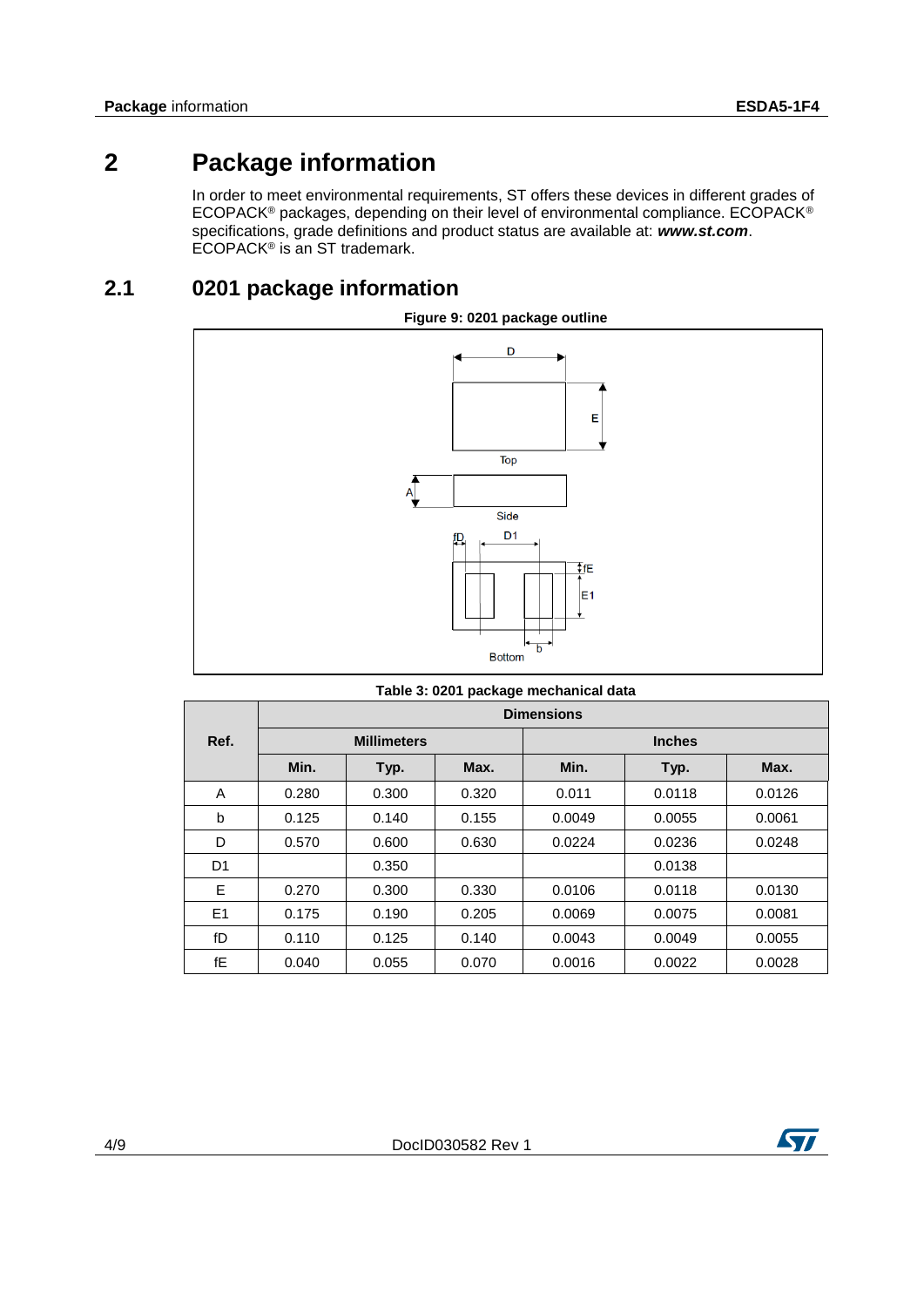ST



Product marking may be rotated by multiples of 90° for assembly plant differentiation. In no case should this product marking be used to orient the component for its placement on a PCB. Only pin 1 mark is to be used for this purpose.



DocID030582 Rev 1 5/9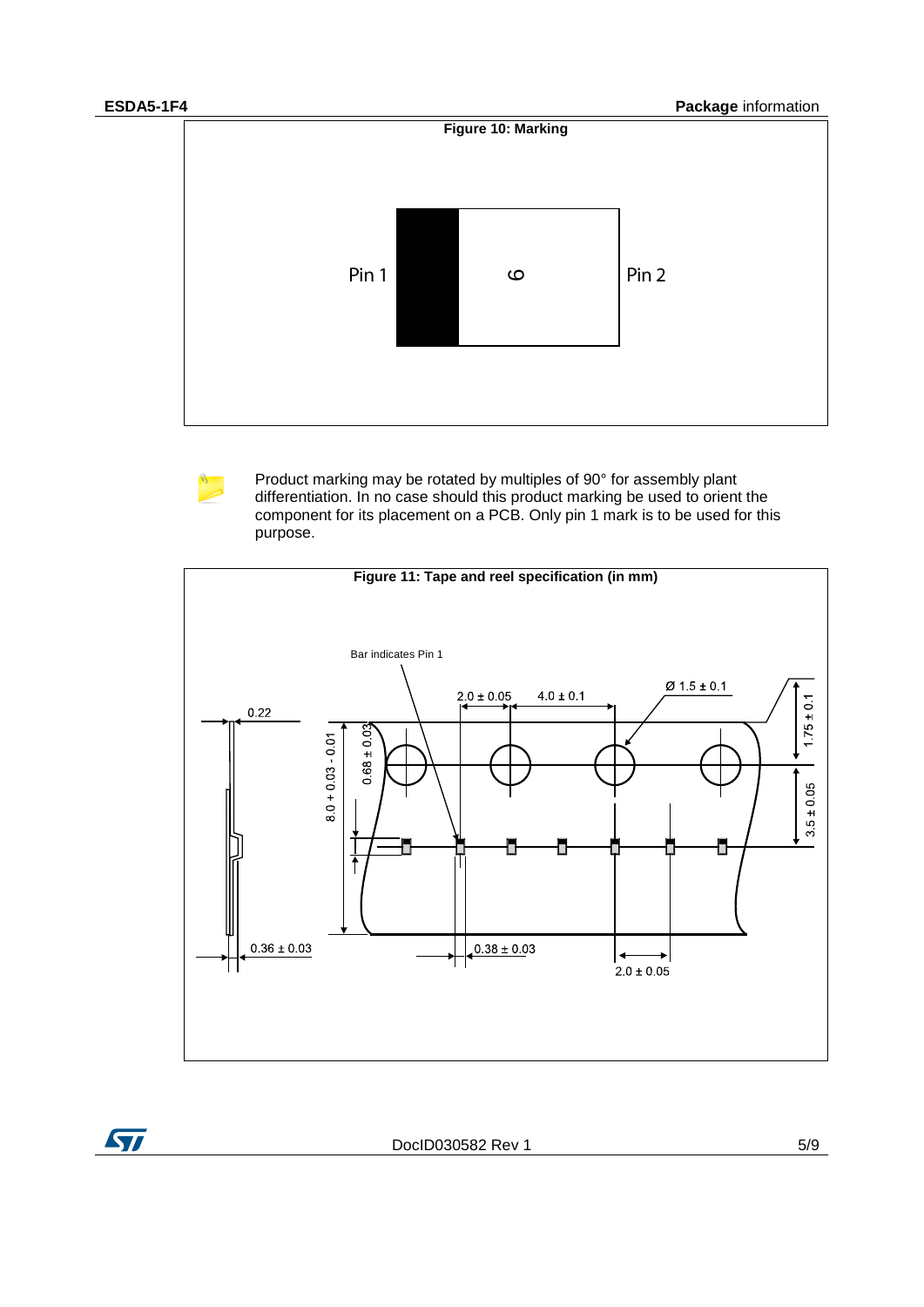# **3 Recommendation on PCB assembly**

### **3.1 Footprint**



1. SMD footprint design is recommended.

## **3.2 Stencil opening design**

1. Recommended design reference a. Stencil opening thickness: 75 μm / 3 mils



#### **3.3 Solder paste**

- 1. Halide-free flux qualification ROL0 according to ANSI/J-STD-004.
- 2. "No clean" solder paste is recommended.
- 3. Offers a high tack force to resist component movement during high speed.
- 4. Solder paste with fine particles: powder particle size is 20-38 μm.

6/9 DocID030582 Rev 1

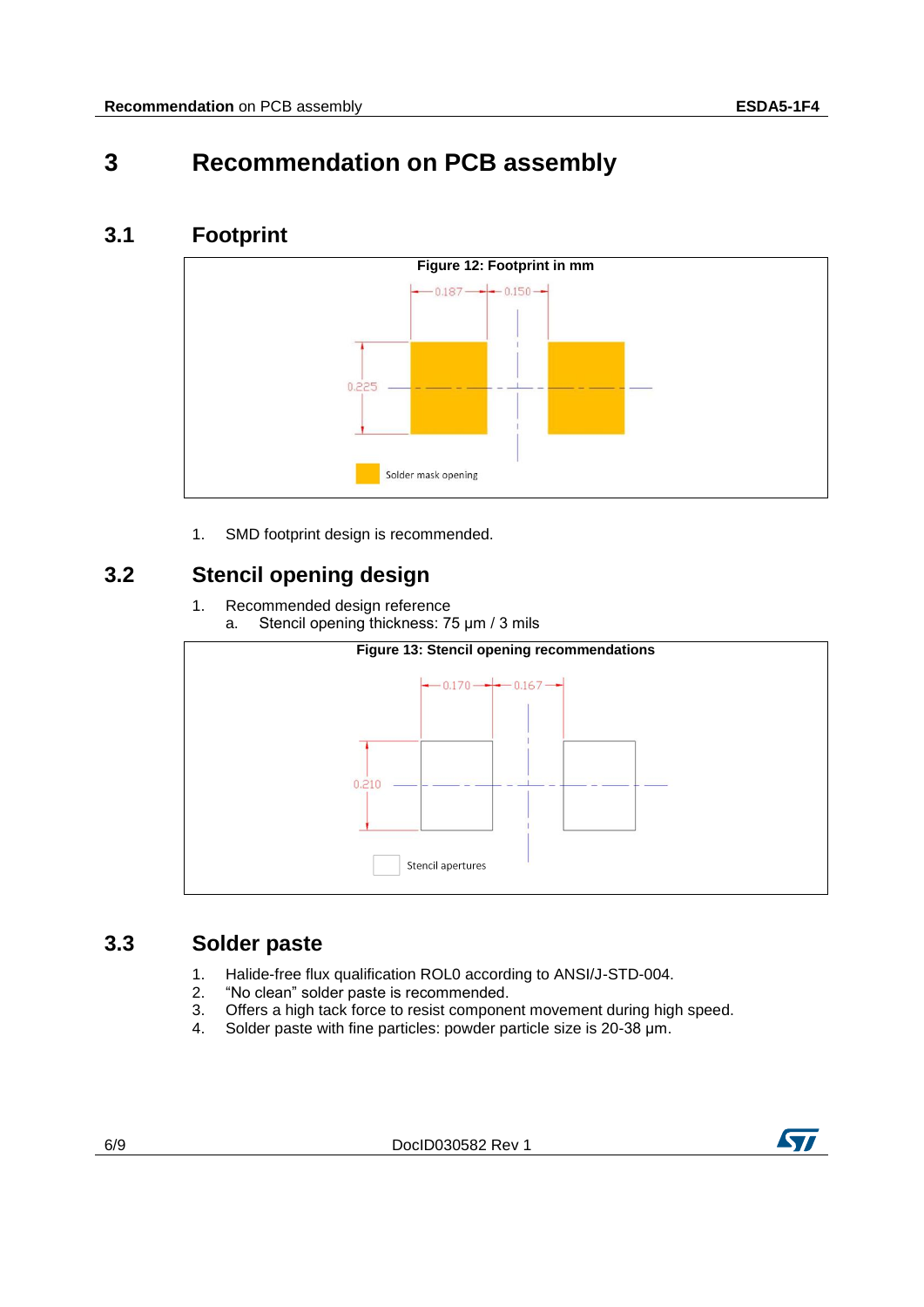#### **3.4 Placement**

- 1. Manual positioning is not recommended.
- 2. It is recommended to use the lead recognition capabilities of the placement system, not the outline centering
- 3. Standard tolerance of ±0.05 mm is recommended.
- 4. 1.0 N placement force is recommended. Too much placement force can lead to squeezed out solder paste and cause solder joints to short. Too low placement force can lead to insufficient contact between package and solder paste that could cause open solder joints or badly centered packages.
- 5. To improve the package placement accuracy, a bottom side optical control should be performed with a high resolution tool.
- 6. For assembly, a perfect supporting of the PCB (all the more on flexible PCB) is recommended during solder paste printing, pick and place and reflow soldering by using optimized tools.

#### **3.5 PCB design preference**

- 1. To control the solder paste amount, the closed via is recommended instead of open vias.
- 2. The position of tracks and open vias in the solder area should be well balanced. The symmetrical layout is recommended, in case any tilt phenomena caused by asymmetrical solder paste amount due to the solder flow away.

#### **3.6 Reflow profile**





Minimize air convection currents in the reflow oven to avoid component movement. Maximum soldering profile corresponds to the latest IPC/JEDEC J-STD-020.

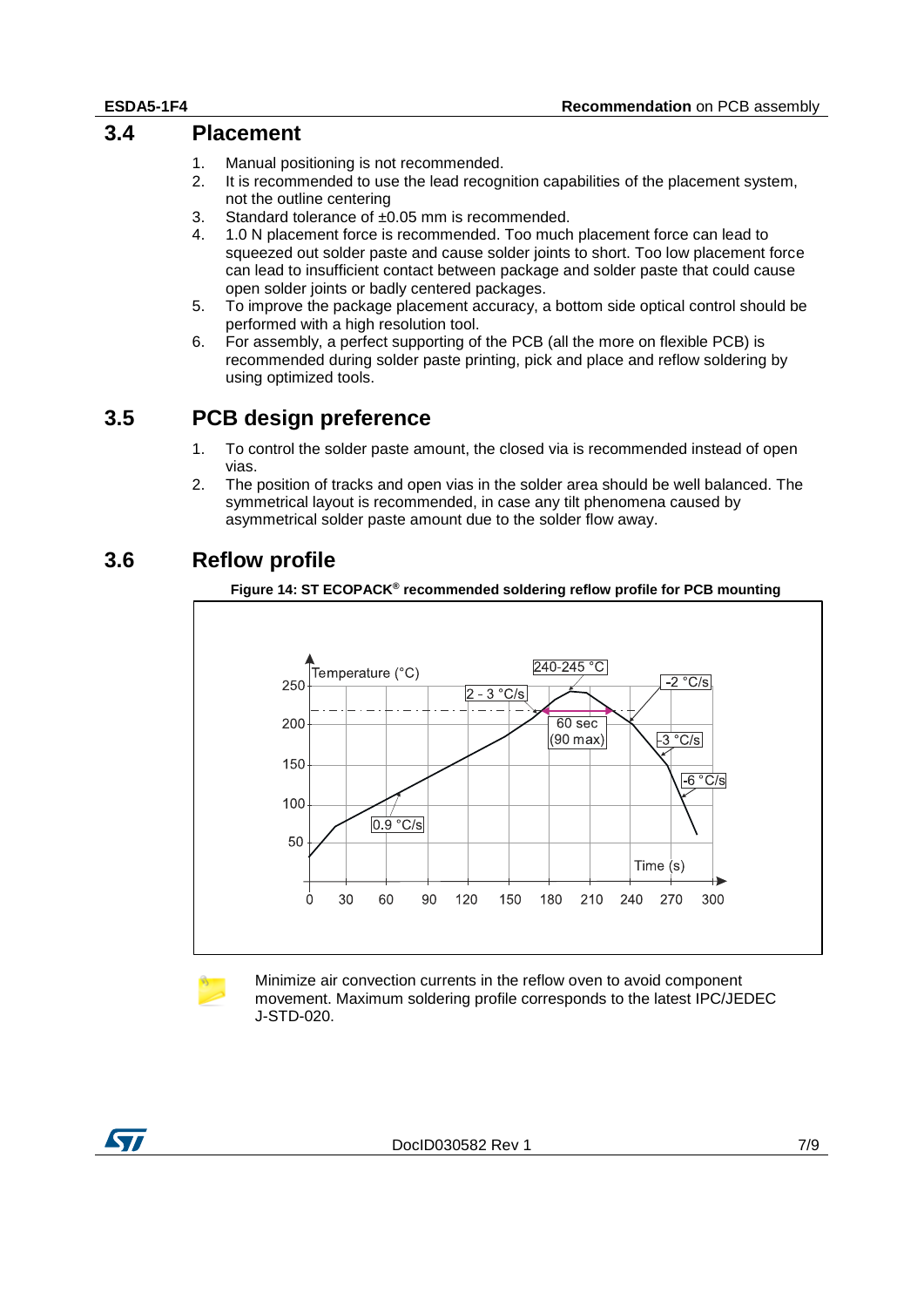# **4 Ordering information**

| Figure 15: Ordering information scheme |               |  |  |  |
|----------------------------------------|---------------|--|--|--|
|                                        | ESDA 5 - 1 F4 |  |  |  |
| ESD array                              |               |  |  |  |
| Breakdown voltage<br>$5 = 5.8$ V min.  |               |  |  |  |
| Number of lines<br>Package             |               |  |  |  |
| $F4 = 0201$                            |               |  |  |  |
|                                        |               |  |  |  |

| Table 4: Ordering information |  |
|-------------------------------|--|
|-------------------------------|--|

| Order code | <b>Marking</b> | <b>Package</b> | Weiaht                | Base gty. | Delivery mode |
|------------|----------------|----------------|-----------------------|-----------|---------------|
| ESDA5-1F4  |                | ST0201         | $0.116 \,\mathrm{mq}$ | 15000     | Tape and reel |

# **5 Revision history**

| Table 5: Document revision history |  |  |
|------------------------------------|--|--|
|------------------------------------|--|--|

| Date<br><b>Revision</b> |  | <b>Changes</b>   |  |
|-------------------------|--|------------------|--|
| 02-May-2017             |  | Initial release. |  |